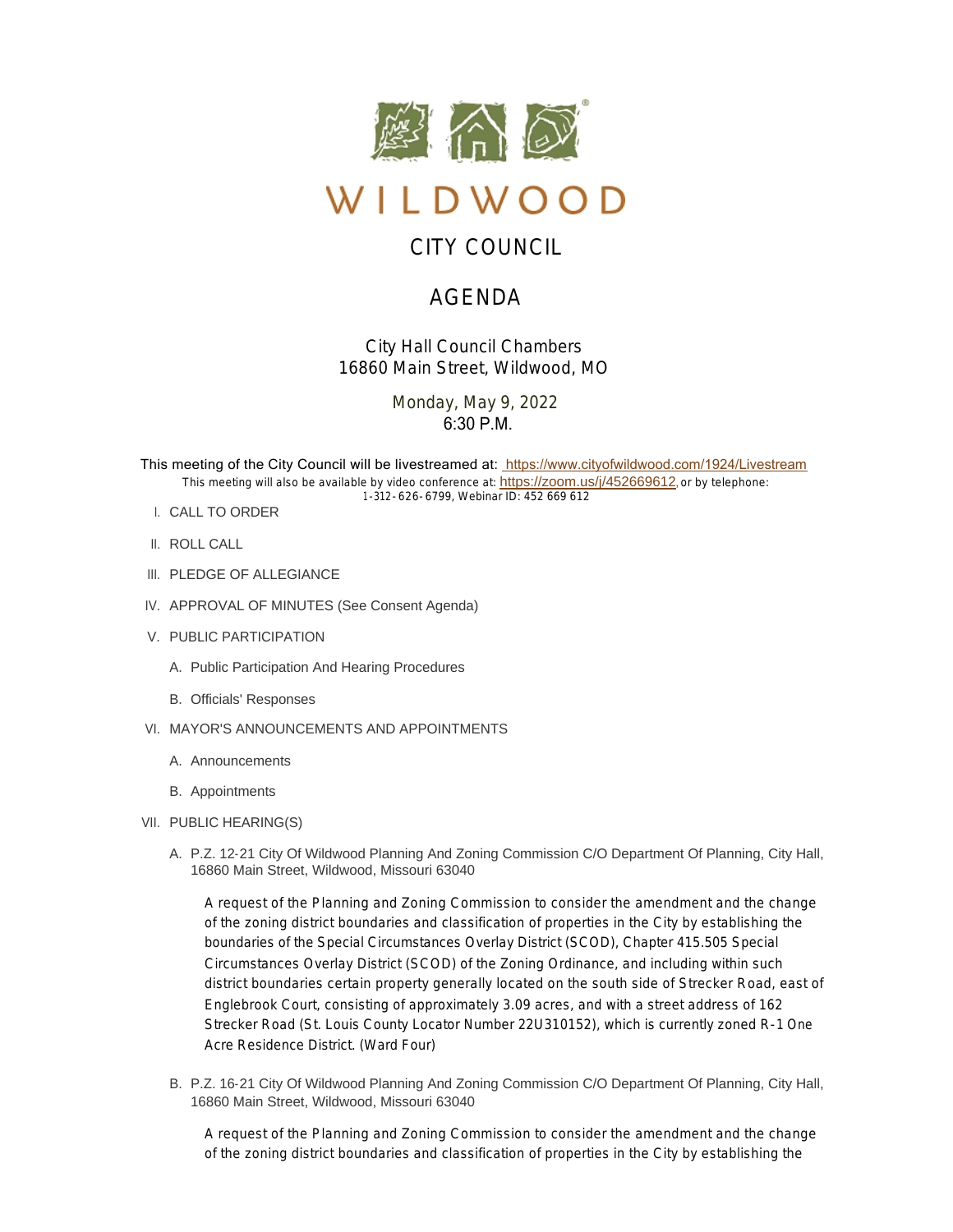boundaries of the Special Circumstances Overlay District (SCOD), Chapter 415.505 Special Circumstances Overlay District (SCOD) of the Zoning Ordinance, and including within such district boundaries certain property generally located on the south side of Strecker Road, east of Englebrook Court, consisting of approximately 7.51 acres, and with a street address of 210 Strecker Road (St. Louis County Locator Number 22U220242), which is currently zoned NU Non-Urban Residence District. (Ward Four)

C. Caption: City Of Wildwood Planning And Zoning Commission, C/O Department Of Planning, City Hall, 16860 Main Street, Wildwood, Missouri 63040

**Case Number:** P.Z. 30-21

**Applicant:** City of Wildwood

**Hearing Date:** Monday, May 9, 2022

**Hearing Time:** 7:00 p.m.

**Hearing Location:** City Hall Council Chambers, 16860 Main Street, Wildwood, Missouri 63040

Notice is hereby given that, at its meeting on April 11, 2022, pursuant to Section 415.500(I)(3) of the Code of Ordinances of the City of Wildwood, Missouri (the "City Code") the of the City of Wildwood, Missouri, (the "City Council") exercised its 'Power of Review' of the Planning And Zoning Commission's denial of certain changes to Chapter 415 of the Code of Ordinances of the City of Wildwood by enacting a new Section 415.600 Supplementary Regulations for Agricultural and Aquacultural Operations, which would thereby allow the restoration and authorization of any use permitted by right on any site therein having said type of activity in association with it, without effecting its non-conforming nature. (Wards – All)

# VIII. LEGISLATION

# UNFINISHED BUSINESS A.

BILL #2613 1.

AN ORDINANCE OF THE CITY OF WILDWOOD, MISSOURI, SUBMITTING TO THE QUALIFIED VOTERS OF THE CITY, FOR THEIR APPROVAL AT THE GENERAL ELECTION TO BE HELD IN THE CITY ON THE 2ND DAY OF NOVEMBER, 2021, A PROPOSITION TO AUTHORIZE THE CITY TO IMPOSE A SALES TAX OF ONE-HALF OF ONE PERCENT (0.5%) ON ALL RETAIL SALES MADE IN THE CITY, WITH THE REVENUE GENERATED THEREFROM TO BE USED TO PROVIDE FUNDING FOR STORM WATER CONTROL AND LOCAL PARKS. *Recommended by*  the City Council (Second Reading) (Wards – All)

Direct Budgetary Impact: \$15,000 – \$30,000

Funding Source: General Fund Operating Expenditures

Strategic Plan Goal: Enhanced Green Space

Documents:

## [BILL 2613.PDF](https://www.cityofwildwood.com/AgendaCenter/ViewFile/Item/32593?fileID=34482)

BILL #2676 2.

AN ORDINANCE OF THE CITY OF WILDWOOD, MISSOURI, AUTHORIZING THE MAYOR TO EXECUTE ALL NECESSARY AND REQUIRED ITEMS RELATING TO A PROFESSIONAL SERVICE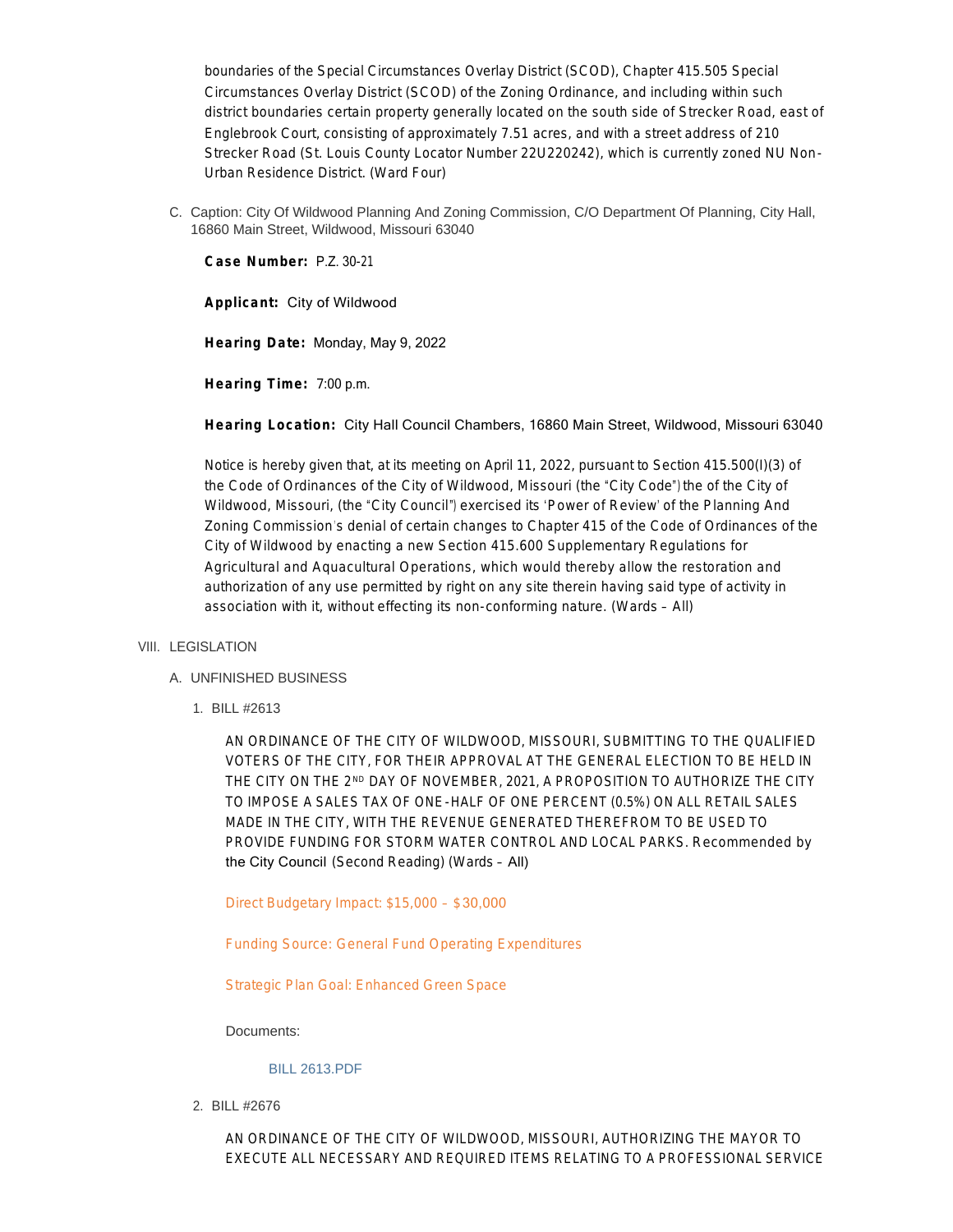AGREEMENT WITH HUMAN NATURE AND CIVIL DESIGN, INC. (CDI) FOR THE DEVELOPMENT AND COMPLETION OF DESIGN, ENGINEERING, AND BID SPECIFICATIONS AND PLANS FOR PHASE ONE OF WILDWOOD VILLAGE GREEN IN TOWN CENTER AREA. *Recommended by*  the Planning and Parks Committee (Second Reading) (Ward Eight)

Direct Budgetary Impact: \$193,000

Funding Source: Capital Improvement Program Sales Tax Fund FY2022

Strategic Plan Goal: Enhanced Green Space

Documents:

#### [BILL 2676.PDF](https://www.cityofwildwood.com/AgendaCenter/ViewFile/Item/32594?fileID=34483)

BILL #2697 3.

AN ORDINANCE OF THE CITY OF WILDWOOD, MISSOURI, REVISING THE BUDGET FOR THE CITY OF WILDWOOD, MISSOURI, FOR THE FISCAL YEAR COMMENCING ON JANUARY 1, 2021, AND ENDING ON DECEMBER 31, 2021. *Recommended by the City Administrator* (Second Reading) (Wards – All)

Direct Budgetary Impact: \$25,073

Funding Source: All Funds

Strategic Plan Goal: N/A

Documents:

[BILL 2697.PDF](https://www.cityofwildwood.com/AgendaCenter/ViewFile/Item/32595?fileID=34484)

BILL #2698 4.

AN ORDINANCE OF THE CITY OF WILDWOOD, MISSOURI, AUTHORIZING THE MAYOR TO NEGOTIATE AND EXECUTE A CITY-CONTRACTOR AGREEMENT ON BEHALF OF THE CITY WITH M&H CONCRETE CONTRACTORS, INC., FOR THE FY2022 CONCRETE STREET AND SIDEWALK REPLACEMENT PROJECT, INCLUDING TRAFFIC CONTROL AND OTHER INCIDENTAL ITEMS AS SHOWN ON THE PROJECT SPECIFICATIONS AND DRAWINGS. Recommended by the Administration/Public Works Committee (Second Reading) (Wards – All)

Direct Budgetary Impact: \$885,000

Funding Source: Road and Bridge Fund

Strategic Plan Goal: N/A

## **Background**

Information: [HTTPS://WWW.CITYOFWILDWOOD.COM/AGENDACENTER/VIEWFILE/ITEM/32322?](https://www.cityofwildwood.com/AgendaCenter/ViewFile/Item/32322?fileID=33974) FILEID=33974

Documents:

[BILL 2698.PDF](https://www.cityofwildwood.com/AgendaCenter/ViewFile/Item/32596?fileID=34485)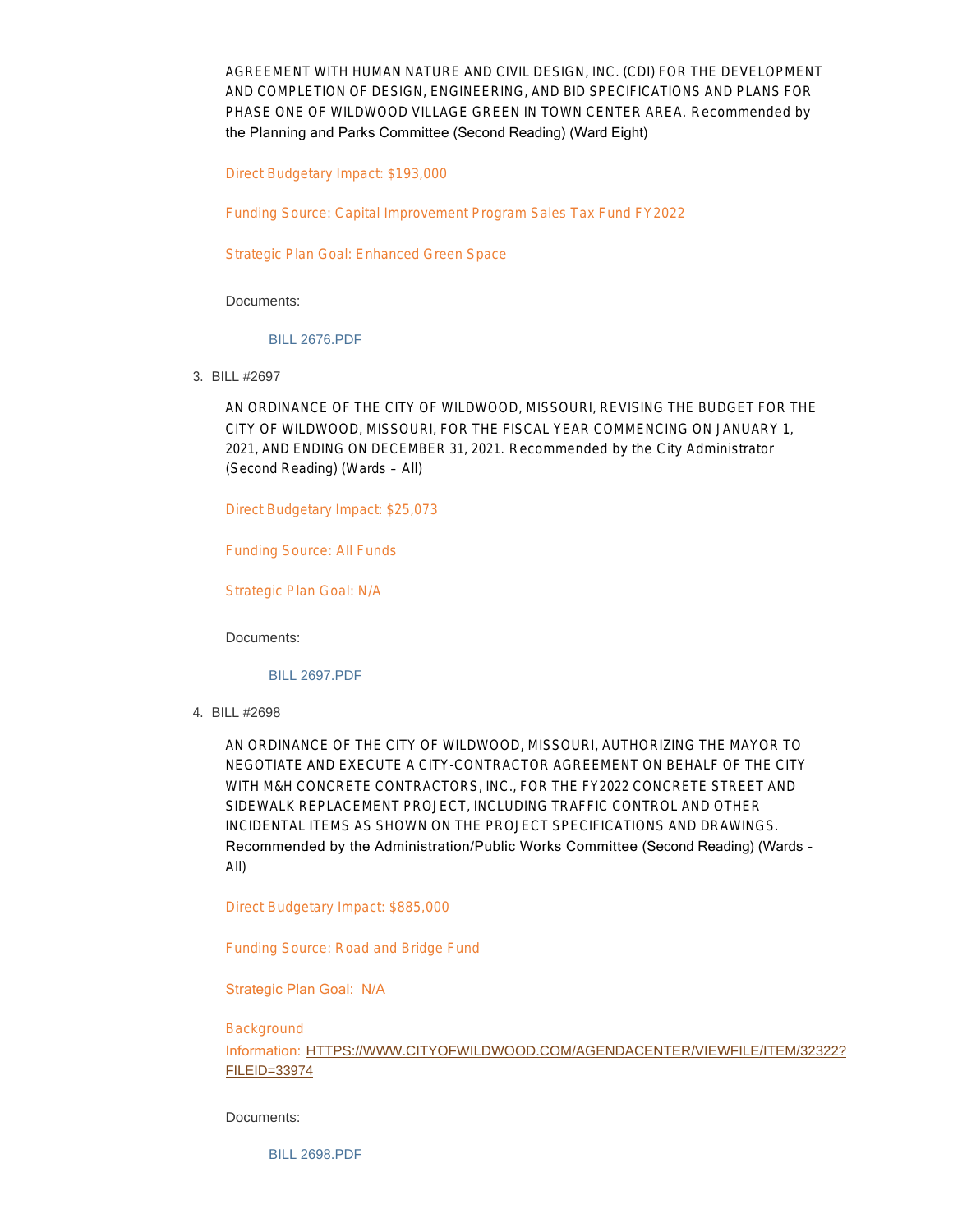BILL #2699 5.

AN ORDINANCE OF THE CITY OF WILDWOOD, MISSOURI, AUTHORIZING THE MAYOR TO NEGOTIATE AND EXECUTE A COST SHARE AGREEMENT BY AND BETWEEN THE CITY OF WILDWOOD, MISSOURI, AND THE MISSOURI HIGHWAYS AND TRANSPORTATION COMMISSION TO OBTAIN STATE FUNDING FOR THE DESIGN AND CONSTRUCTION OF INTERSECTION IMPROVEMENTS ON STATE ROUTE 100 AT POND ROAD AND AT STATE ROUTE T IN THE CITY. *Recommended by the Administration/Public Works*  Committee (Second Reading) (Wards One and Six)

Direct Budgetary Impact: \$1,505,000.00 (50% 0f \$3,010,000)

Funding Source: Capital Improvement Sales Tax Fund

Strategic Plan Goal: Public Works/Public Safety

Background

Information: [HTTPS://WWW.CITYOFWILDWOOD.COM/AGENDACENTER/VIEWFILE/ITEM/32324?](https://www.cityofwildwood.com/AgendaCenter/ViewFile/Item/32324?fileID=33973) FILEID=33973

Documents:

## [BILL 2699.PDF](https://www.cityofwildwood.com/AgendaCenter/ViewFile/Item/32597?fileID=34486)

BILL #2700 6.

AN ORDINANCE OF THE CITY OF WILDWOOD, MISSOURI, AUTHORIZING THE MAYOR TO NEGOTIATE AND EXECUTE A COST SHARE AGREEMENT BY AND BETWEEN THE CITY OF WILDWOOD, MISSOURI, AND THE MISSOURI HIGHWAYS AND TRANSPORTATION COMMISSION TO OBTAIN STATE FUNDING FOR THE DESIGN AND CONSTRUCTION OF TURN LANE IMPROVEMENTS ON STATE ROUTE 100 AT MANCHESTER ROAD/BOONESS LANE, WOODLAND MEADOWS DRIVE, HENCKEN ROAD, AND HAWKS REST ROAD/WINDY HOLLOW LANE IN THE CITY. *Recommended by the Administration/Public Works*  Committee (Second Reading) (Wards One and Six)

Direct Budgetary Impact: \$1,405,000.00 (50% 0f \$2,810,000)

Funding Source: Capital Improvement Sales Tax Fund

Strategic Plan Goal: Public Works/Public Safety

**Background** 

Information: [HTTPS://WWW.CITYOFWILDWOOD.COM/AGENDACENTER/VIEWFILE/ITEM/32324?](https://www.cityofwildwood.com/AgendaCenter/ViewFile/Item/32324?fileID=33973) FILEID=33973

Documents:

# [BILL 2700.PDF](https://www.cityofwildwood.com/AgendaCenter/ViewFile/Item/32598?fileID=34487)

BILL #2701 7.

AN ORDINANCE OF THE CITY OF WILDWOOD, MISSOURI, AUTHORIZING THE MAYOR TO NEGOTIATE AND EXECUTE A CITY-CONSULTANT AGREEMENT WITH CB ENGINEERING, INC., D/B/A COCHRAN, FOR CONSTRUCTION INSPECTION AND MATERIALS TESTING SERVICES FOR CAPITAL IMPROVEMENT PROJECTS FOR THE CITY. *Recommended by the*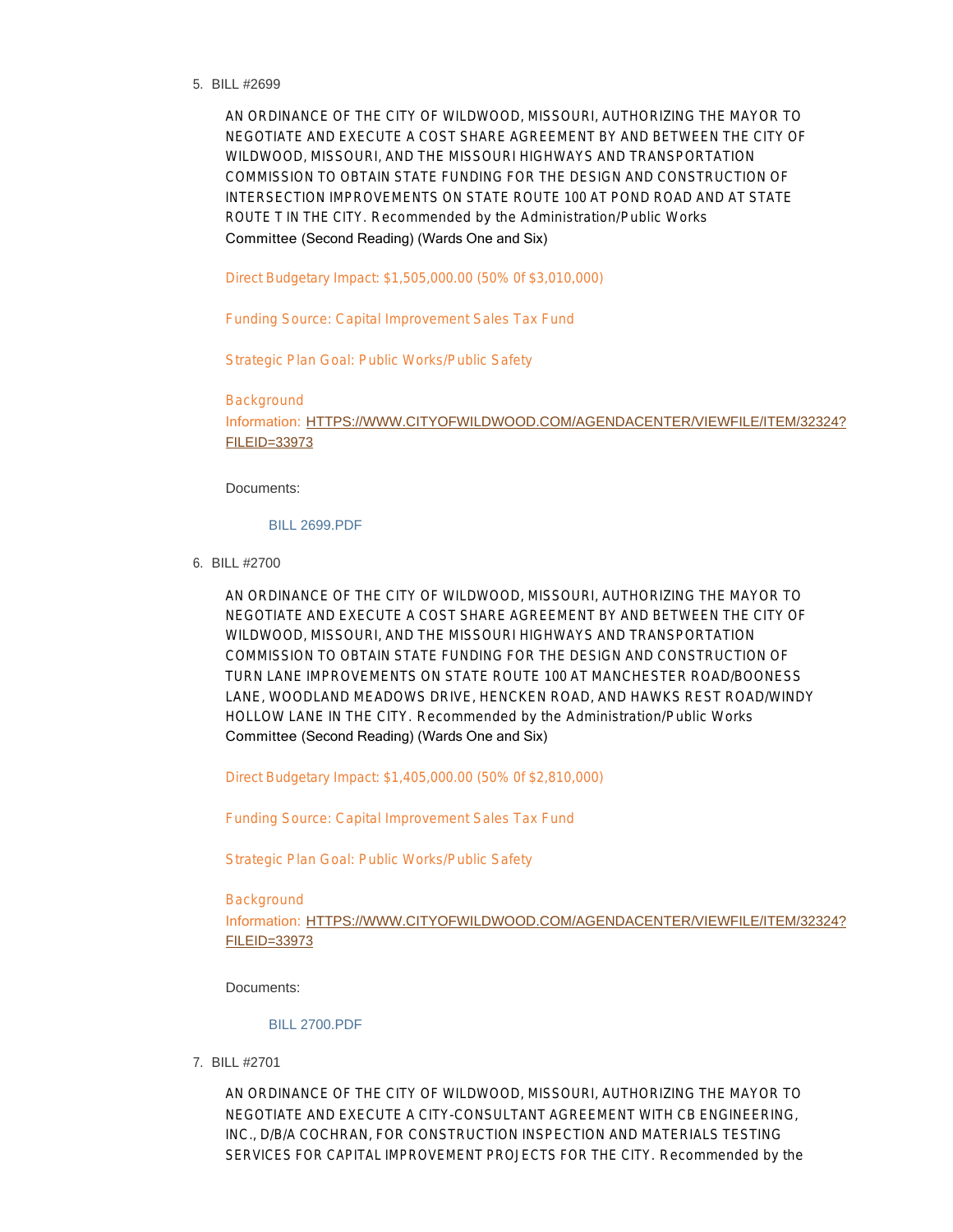# Administration/Public Works Committee (Second Reading) (Wards - All)

Direct Budgetary Impact: \$65,000

Funding Source: Capital Improvement Sales Tax Fund or Road and Bridge Fund

Strategic Plan Goal: N/A

**Background** 

Information: [HTTPS://WWW.CITYOFWILDWOOD.COM/AGENDACENTER/VIEWFILE/ITEM/32325?](https://www.cityofwildwood.com/AgendaCenter/ViewFile/Item/32325?fileID=33971) FILEID=33971

Documents:

# [BILL 2701.PDF](https://www.cityofwildwood.com/AgendaCenter/ViewFile/Item/32599?fileID=34488)

- B. NEW BUSINESS
	- BILL #2706 1.

AN ORDINANCE OF THE CITY OF WILDWOOD, MISSOURI, AUTHORIZING A CHANGE IN ZONING FROM THE R-1 ONE ACRE RESIDENCE DISTRICT, WITH A CONDITIONAL USE PERMIT (CUP), TO THE R-3 10,000 SQUARE FOOT RESIDENCE DISTRICT, FOR A 1.39-ACRE PARCEL OF GROUND THAT IS DESIGNATED THE 'NEIGHBORHOOD EDGE' DISTRICT OF THE TOWN CENTER REGULATING PLAN, WHICH IS LOCATED ON THE EAST SIDE OF CENTER AVENUE AT ITS INTERSECTION WITH BORDEAUX WALK WAY. *Recommended by the*  Department of Planning (First Reading) (Ward Eight)

Direct Budgetary Impact: None

Funding Source: N/A

Strategic Plan Goal: N/A

BILL #2707 2.

AN ORDINANCE OF THE CITY OF WILDWOOD, MISSOURI, AUTHORIZING THE MAYOR TO NEGOTIATE AND EXECUTE A CITY– CONSULTANT AGREEMENT WITH HR GREEN, INC. TO COMPLETE A TRAFFIC STUDY OF STATE ROUTE 109, FROM STATE ROUTE BA (SOUTH) TO CLAYTON ROAD, WHICH WILL EVALUATE AND RECOMMEND FUTURE IMPROVEMENTS TO THE CORRIDOR. Recommended by the Administration/Public Works Committee (First Reading) (Wards One, Three, and Five)

Direct Budgetary Impact: \$65,000

Funding Source: Capital Improvement Sales Tax Fund

Strategic Plan Goal: Public Works/Public Safety

Documents:

[BILL 2707.PDF](https://www.cityofwildwood.com/AgendaCenter/ViewFile/Item/32601?fileID=34601)

BILL #2708 3.

AN ORDINANCE OF THE CITY OF WILDWOOD, MISSOURI, AUTHORIZING THE MAYOR TO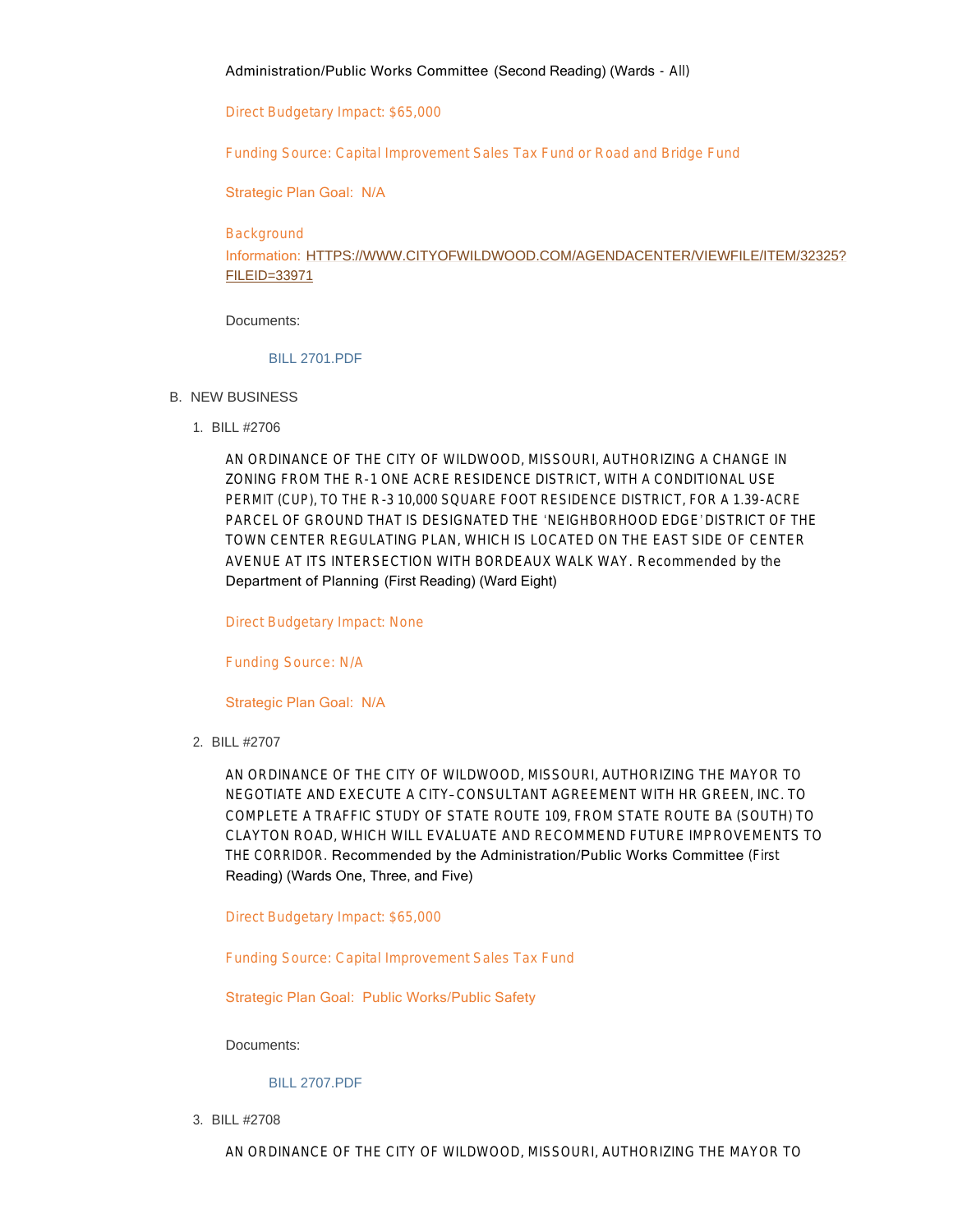NEGOTIATE AND EXECUTE A CITY-CONTRACTOR AGREEMENT ON BEHALF OF THE CITY WITH PRECISION CONCRETE CUTTING, L.L.C., FOR SIDEWALK REPAIRS ON RESIDENTIAL STREETS WITHIN GARDEN VALLEY FARMS, OAK RIDGE TRAILS, AND WESTHAMPTON WOODS SUBDIVISIONS. *Recommended by the Administration/Public Works*  Committee (First Reading) (Ward Three)

Direct Budgetary Impact: \$41,262

Funding Source: Road and Bridge Fund

Strategic Plan Goal: Public Works/Public Safety

Documents:

## [BILL 2708.PDF](https://www.cityofwildwood.com/AgendaCenter/ViewFile/Item/32602?fileID=34602)

#### IX. RESOLUTIONS

- X. CONSENT AGENDA
	- A. Approval Of April 25, 2022 Work Session & Regular Meeting Minutes

Documents:

#### [4-25-2022 DRAFT MINUTES.PDF](https://www.cityofwildwood.com/AgendaCenter/ViewFile/Item/32589?fileID=34481)

B. Approval Of Expenditures - Motion To Grant The Mayor Authority To Approve May 2022 Expenditures (Wards – All)

### XI. MISCELLANEOUS

- A. Receipt Of A Protest And Associated Petitions Regarding P.Z. 12-21 City Of Wildwood Planning And Zoning Commission, C/O Department Of Planning, 16860 Main Street, Wildwood, Missouri 63040, Which Seeks The Review Of The Recommendation Of The Planning And Zoning Commission To Support The Application Of The Special Circumstances Overlay District (SCOD) Onto The Property That Is Located At 162 Strecker Road (St. Louis County Locator Number 22U310152). (Ward Four)
- B. Receipt Of A Protest And Associated Petitions Regarding P.Z. 16-21 City Of Wildwood Planning And Zoning Commission, C/O Department Of Planning, 16860 Main Street, Wildwood, Missouri 63040, Which Seeks The Review Of The Recommendation Of The Planning And Zoning Commission To Support The Application Of The Special Circumstances Overlay District (SCOD) Onto The Property That Is Located At 210 Strecker Road (St. Louis County Locator Number 22U220242). (Ward Four)
- XII. ADJOURNMENT

City Council will consider and act upon the matters listed above, and such others as may be presented at the meeting and determined to be appropriate for discussion at that time.

Notice is hereby given that the City Council may also hold a closed meeting for the purpose of dealing with matters relating to one or more of the following: Legal Actions, Causes of Action, Litigation or Privileged Communications Between the City's Representatives and its Attorneys [RSMO 610.021(1) 1994]; Lease, Purchase or Sale of Real Estate [RSMO 610.021 (2) 1994]; hiring, firing, disciplining or promoting employees by a public governmental body [RSMO 610.021 (3) 1994]; bidding specification [RSMO 610.021 (11) 1994]; sealed bids and related documents, until the bids are opened' and sealed proposals and related documents or any documents related to a negotiated contract until a contract is executed, or all proposals are rejected [RSMO 610.021 (12) 1994]; and/or individually identifiable personnel records, performance ratings or records pertaining to employees or applicants for employment [RSMO 610.021 (13) 1994].